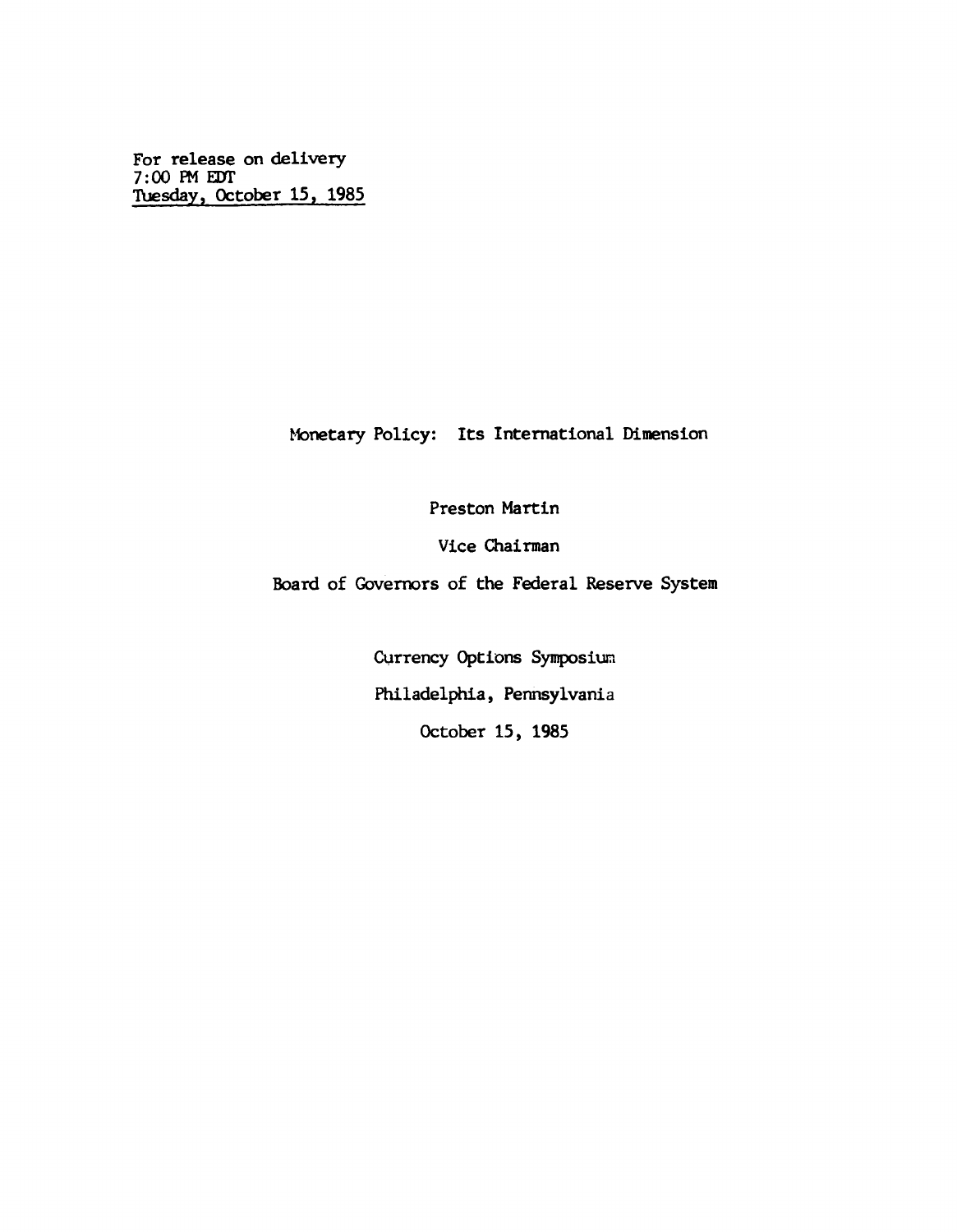**Monetary Policy: Its International Dimension Preston Martin Vice Chairman Board of Governors of the Federal Reserve System Currency Options Symposium Philadelphia, Pennsylvania October 15, 1985**

**This is a most appropriate time to meet and exchange views about experience gained in world financial markets. Spencer wrote of "the ever whirling wheels of change," but neither he nor any other social commentator at the time could have foreseen the diversity and change in the financial markets in which you participate, which have been transformed by the electronic revolution.**

**In this sense, you are revolutionaries. Your innovations have helped eliminate most geographical limits on financial markets. Governments and other analysts find it increasingly difficult to keep track of international capital movements in this fluid global market, as trillions of dollars flow across national boundaries each year. Even the residual in our balance of payments accounts is measured in the tens of billions of dollars.**

**Global markets for capital and for goods have long been the ideal of economists, who argue that mobility of productive factors together with free trade lead to the efficiencies flowing from optimal resource allocation. However, these ivory tower theorists aren't subject to the rigors of competing in this period of transformation. Neither are they subject to the risks to the safety and soundness of the domestic and international financial systems** brought in the wake of financial change.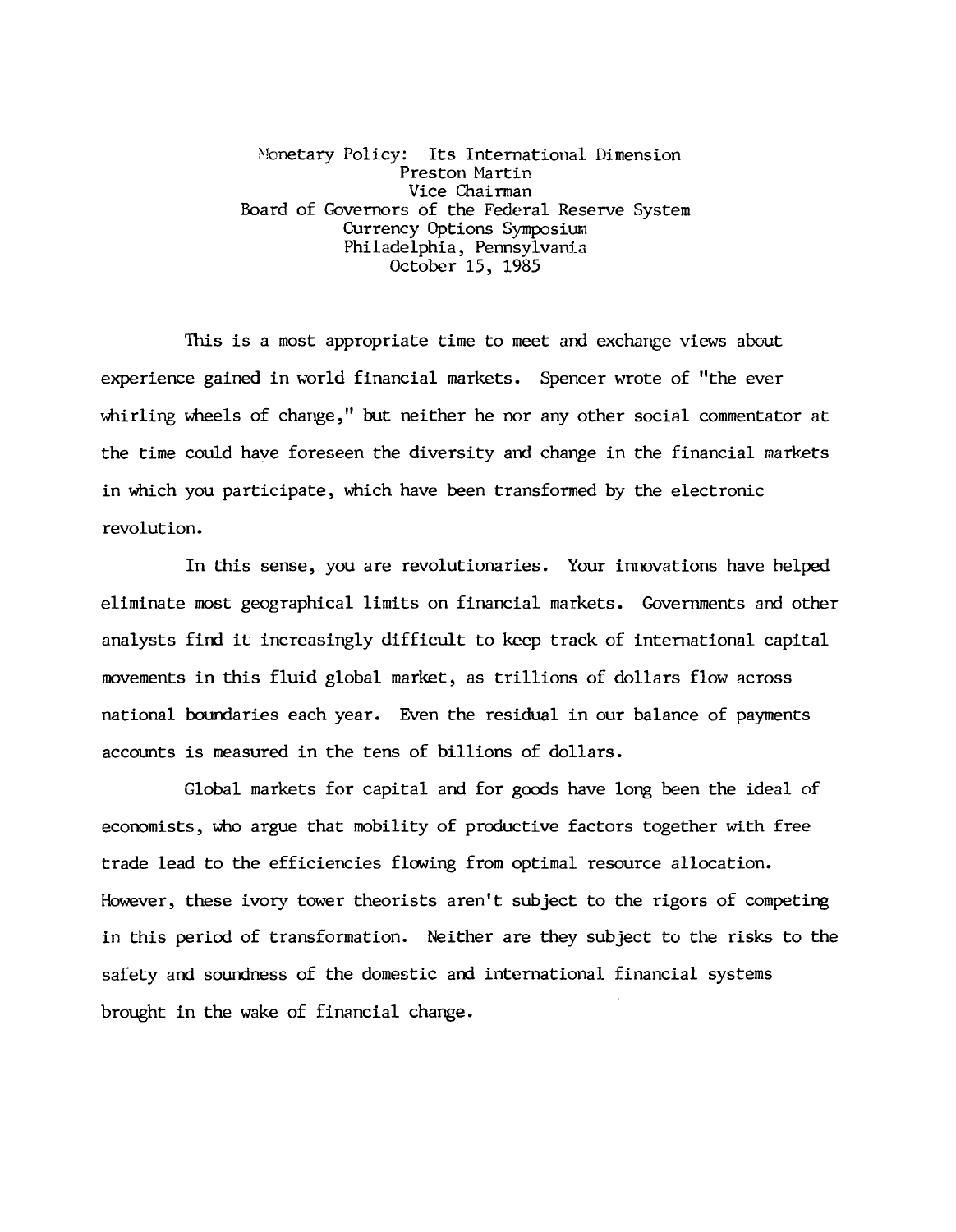**Monetary policy, too, is affected by the financial revolution. Monetary policy both here and abroad has a long history of pursuing the dual goals of sustainable domestic growth and a stable domestic price level. An additional goal of some central banks in certain periods has been a stable exchange rate. While central bankers emphasize the need for various types of stability, the revolution in financial markets requires that we take account of changing patterns of behavior, which have altered such fundamental economic relationships as money demand. In a shifting financial environment, no mechanical rules can determine with any degree of certainty the rates of growth in monetary and credit aggregates consistent with our ultimate policy goals. This is not to say, however, that we should ignore the lessons of history excessive monetary growth that is allowed to continue ultimately leads to inflationary pressures. The heavy foreign demand for dollars does not vitiate this principle. Therefore, I advocate flexibility in the conduct of monetary policy, but I oppose "easy" money. Inflation is too cruel a tax to risk the consequences of overly rapid monetary growth based on an assumption that new economic realities have made monetary growth totally meaningless. Until solid evidence is in hand to the contrary, a central bank must continue to presume that excessive monetary growth — somehow measured — is a necessary and sufficient condition for inflation in the long run.**

**Having acknowledged the risk the financial system bears, it is also necessary to put such risk in perspective. We must note the shock absorbers we have in place as well as the shocks themselves. At the top of the list of shocks to which the financial system has been subjected is the LDC debt problem. At the top of the list of shock absorbers is the cooperation among nations and international agencies that has made possible the series of case-**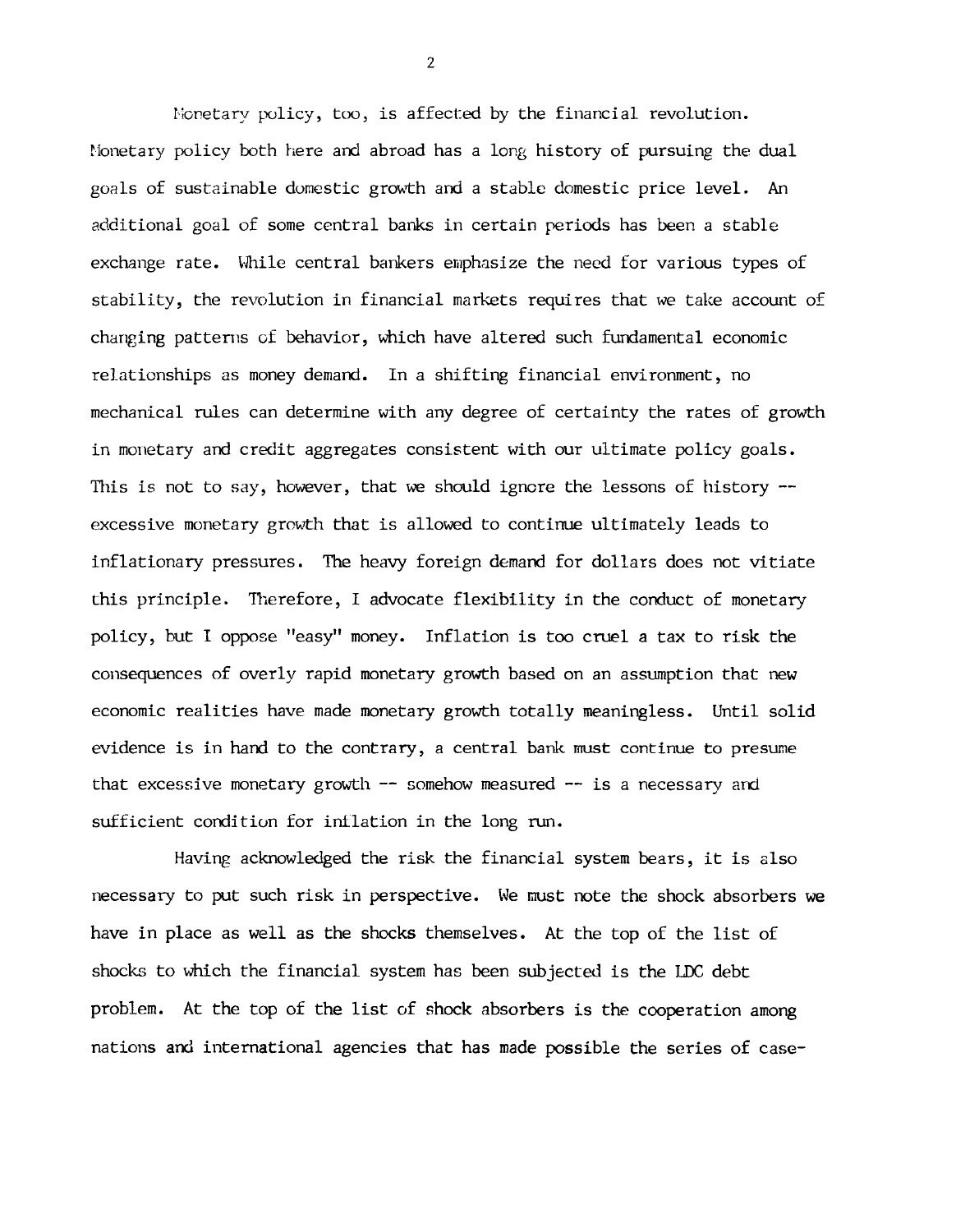**by-case rescheduling of debt, and of internal policy adjustments within the principal debtor nations over the last three years. Tonight, I ask you to step back from the flood of specific information — and misinformation — and review the overall progress we have made in adapting to change in the financial system, while also maintaining awareness of the remaining risks.**

**Our financial markets and institutions have adapted to such fundamentals as disinflation and intensified global competition, to twelve years of floating exchange rates and two massive oil shocks, to extreme exchange rate volatility and rapid accumulation of debt — the "leveraging of America." Our banks first recycled petrodollars from OPEC and since then have managed the problems stemming from huge 1DC debt. As a society, we have coped with dislocations in agriculture, energy, manufacturing, and other sectors.**

**The appropriate analogy for economic developments in recent years may be President Truman's two-handed economist. On the one hand, economic growth has slowed in the United States and elsewhere; on the other hand, the inflationary fever of the 1970s has been reversed. Certain of the principal currencies have overshot any reasonable long-run value reflecting relative production costs. Unemployment in industrial countries — especially those in Europe — has remained too high, but the United States has made progress in providing large employment gains despite the disruptions caused by a shift from a manufacturing-extractive-agricultural society to an information-financeservice industrial base. On the one hand, regulators and bankers have better information about loan concentration by countries, tending to reduce risks. But the other hand is exploring currency swaps, interest swaps, floating rate notes, and note-issuing facilities, to name but a few devices that could**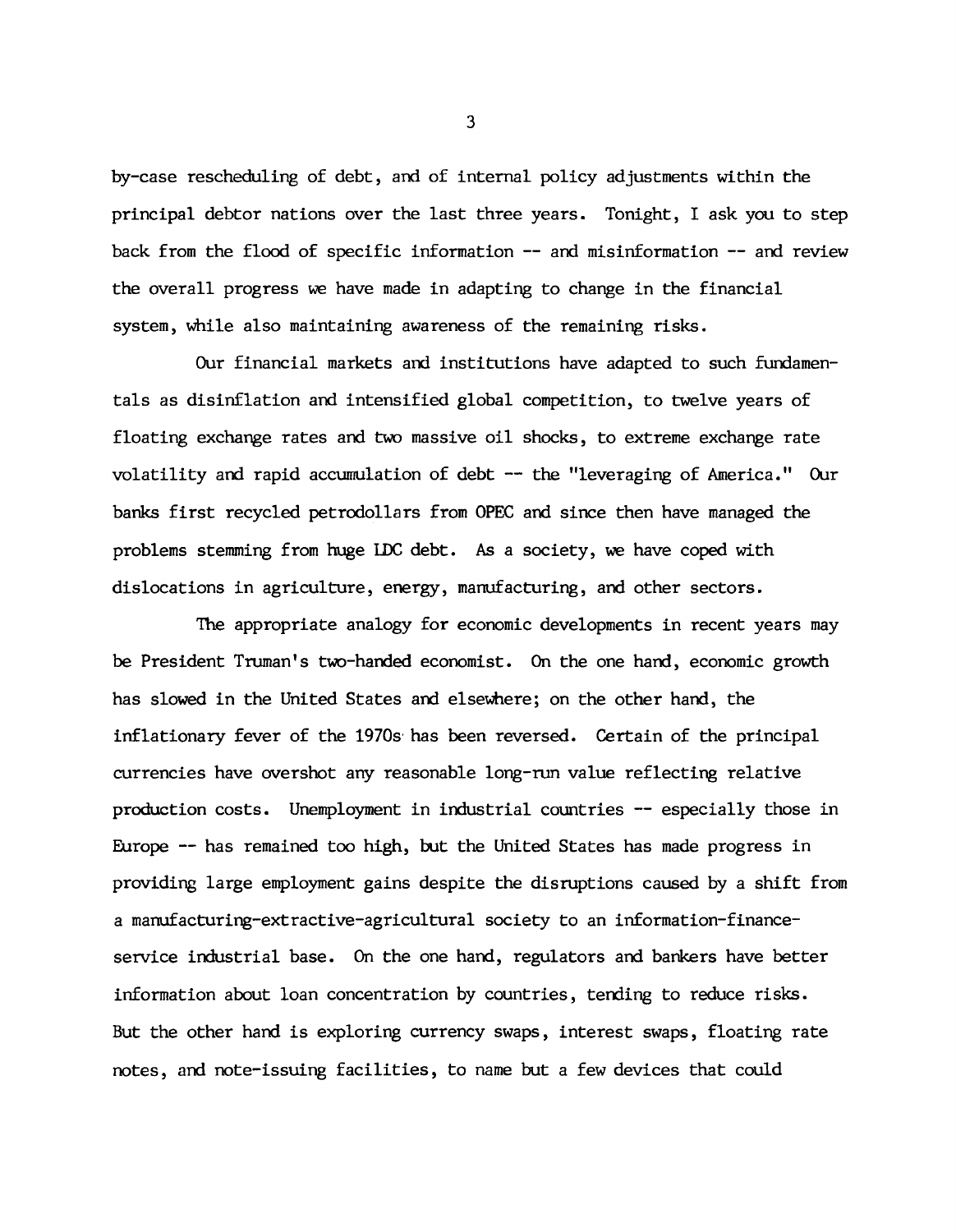**increase risks unless used carefully. Disinflation has shocked and decimated sectors of our economy like agriculture and thrift institutions, but the United States has persevered through the worst recession, the highest unemployment, and the most severe financial strains since the 1930s.**

**As an international debtor, we benefit from the unique position of having our obligations denominated in dollars. In this respect, we smile when the dollar declines. But our brows furrow when we recall that LDC debt is also denominated in dollars, because that floating-rate debt is vulnerable to significant future increases in interest rates.**

**One can use that old cliche, the locomotive, to describe the U.S. expansion and its force in lifting the global economy out of recession. But where are we today? You know that employment and output growth has slowed markedly since mid-84, despite declining interest rates and very rapid money growth. As a result, some have questioned the very efficacy of monetary policy. Monetary policy has been effective in keeping aggregate demand growing, albeit at a sluggish pace. Spending by households and businesses and unfortunately, also by the government — has continued to expand. In past circumstances, this would have reduced unemployment and increased profits. In a normal business cycle, inflation would have increased by now.**

**But circumstances have not been normal. An increasing amount of spending has gone to buy foreign products. As a result, the trade deficit has grown to unprecedented levels. Note the irony'in recent announcements that our merchandise trade deficit declined to "only" \$10 billion in July and August. Both the trade deficit and the current account deficit this year will set new records. In part because of these external deficits, the effect of monetary**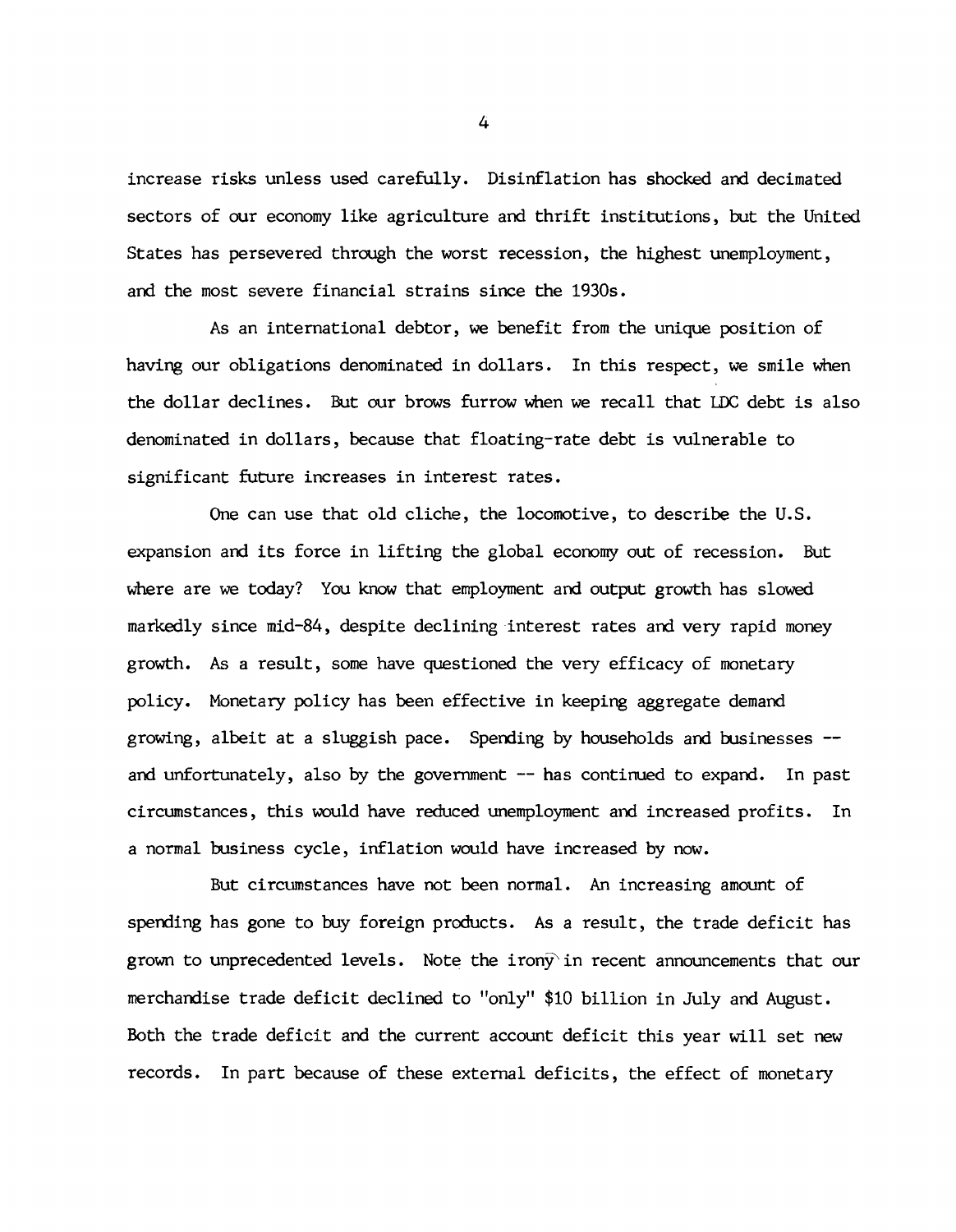**stimulus has been dissipated, producing the paradox of healthy spending but only sluggish GNP.**

**Several actions have been proposed to bring down the dollar and the trade deficit. One is for the Federal Reserve to follow a significantly more expansionary monetary policy. But aggressive, inflationary growth of money and credit to bring down the dollar's exchange rate would not enhance the position of U.S. firms in world markets. A lower external value of the dollar would be offset by inflated costs at home. The trade deficit is in part a function of a high real dollar exchange rate. Monetary policy is only one of several factors — and not the most important in the long run — that influence real exchange rates. Any beneficial impact of an overly expansionary Federal Reserve policy on the trade deficit would be short-lived without accompanying changes in fundamental economic factors.**

**International trade and capital flows have played an increasingly important role in the behavior of the U.S. economy and financial markets. As a result, the Federal Reserve has given more attention to international and exchange market developments in policy deliberations. In an interdependent world, policy makers here and abroad must take account of the broad range of effects of fiscal policy and of monetary policy in each major nation, because domestic and international imbalances are now so closely related.**

**What are the prospects for redressing the U.S. internal and external imbalances? The outlook seemed bleak early this year . Pessimists argued that the President and Congress were hopelessly gridlocked over the budget deficit; the dollar was at levels that promised no respite from our massive trade imbalance; and protectionist sentiment was growing exponentially.**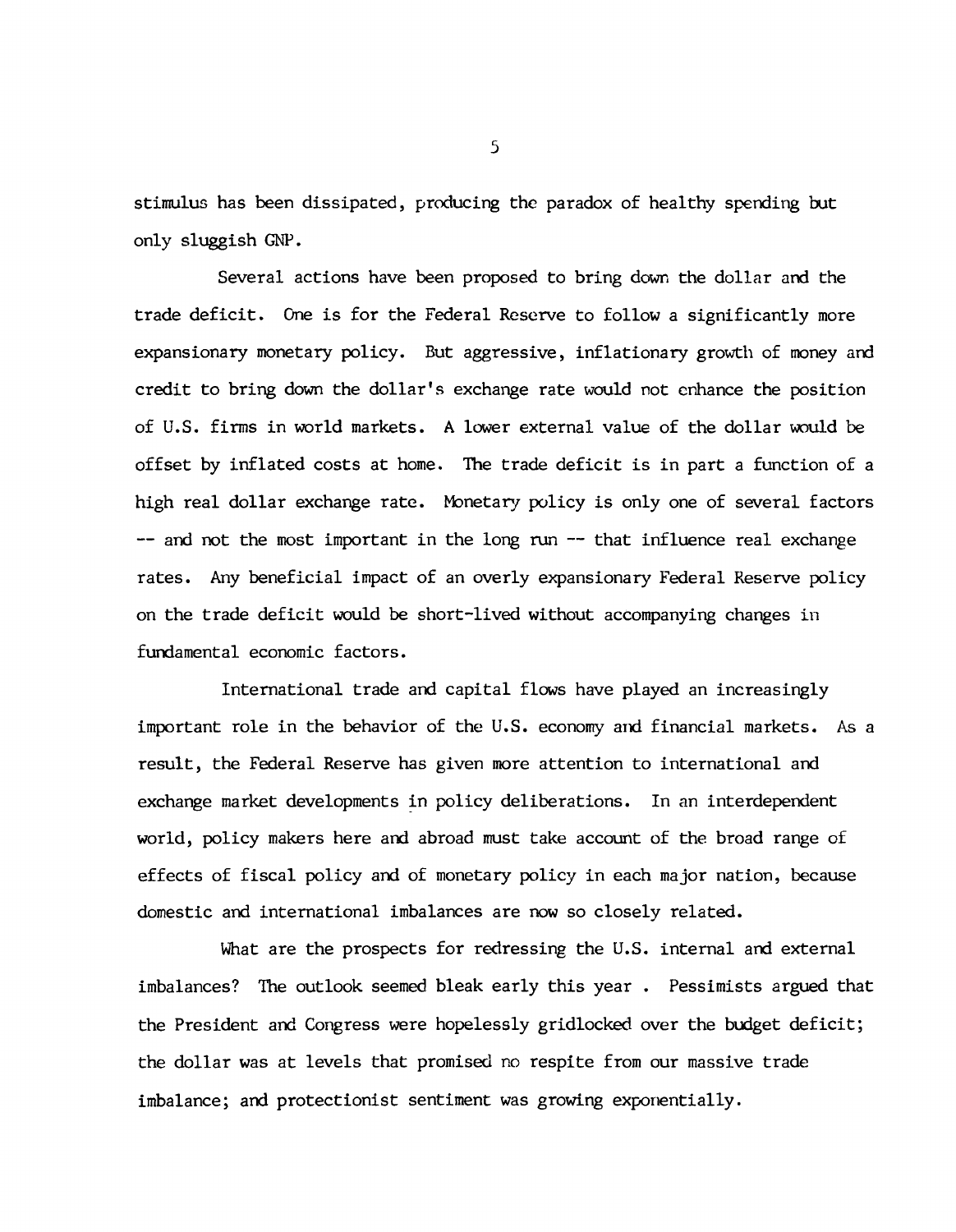**Although understandable from a political standpoint, the growing protectionist fervor is profoundly disturbing. The possibility of a trade war is the major risk to global growth. The economic and political advantages of free trade are more than academic. The prosperity and peace in the U.S. and world economies in the postwar period is in no small part due to liberalized international trade. In an increasingly free trade environment, Europe and Japan have been rebuilt, America has enjoyed rising living standards, and the LDCs — despite some recent setbacks — have built some foundation for sustained economic growth. For these societies, the old British expression "export or die" is nearly literal.**

**The enhanced prospect for redressing our internal and external imbalances without resorting to self-destructive protectionist policies was reflected in the communique issued by the "Group of Five" industrialized nations after their September 22 meeting. Importantly, it was at the initiative of the United States that the finance ministers and central bankers for the U.K., France, the Federal Republic, and Japan met with us to discuss issues of mutual concern. Of course, discussions continued in Seoul at the IMF-World Bank meetings last week.**

The press has focused on the exchange market aspects of the G-5 **meeting. Much has been made of the language in the communique recognizing that exchange rates were not reflecting underlying economic realities. But the increased role of intervention since the G-5 meeting is not to me the most significant outcome, unless you are trading in foreign currency options! More important, in the final analysis, is the explicit recognition of interdependence among our nations, which has been carried on in dispatches from the**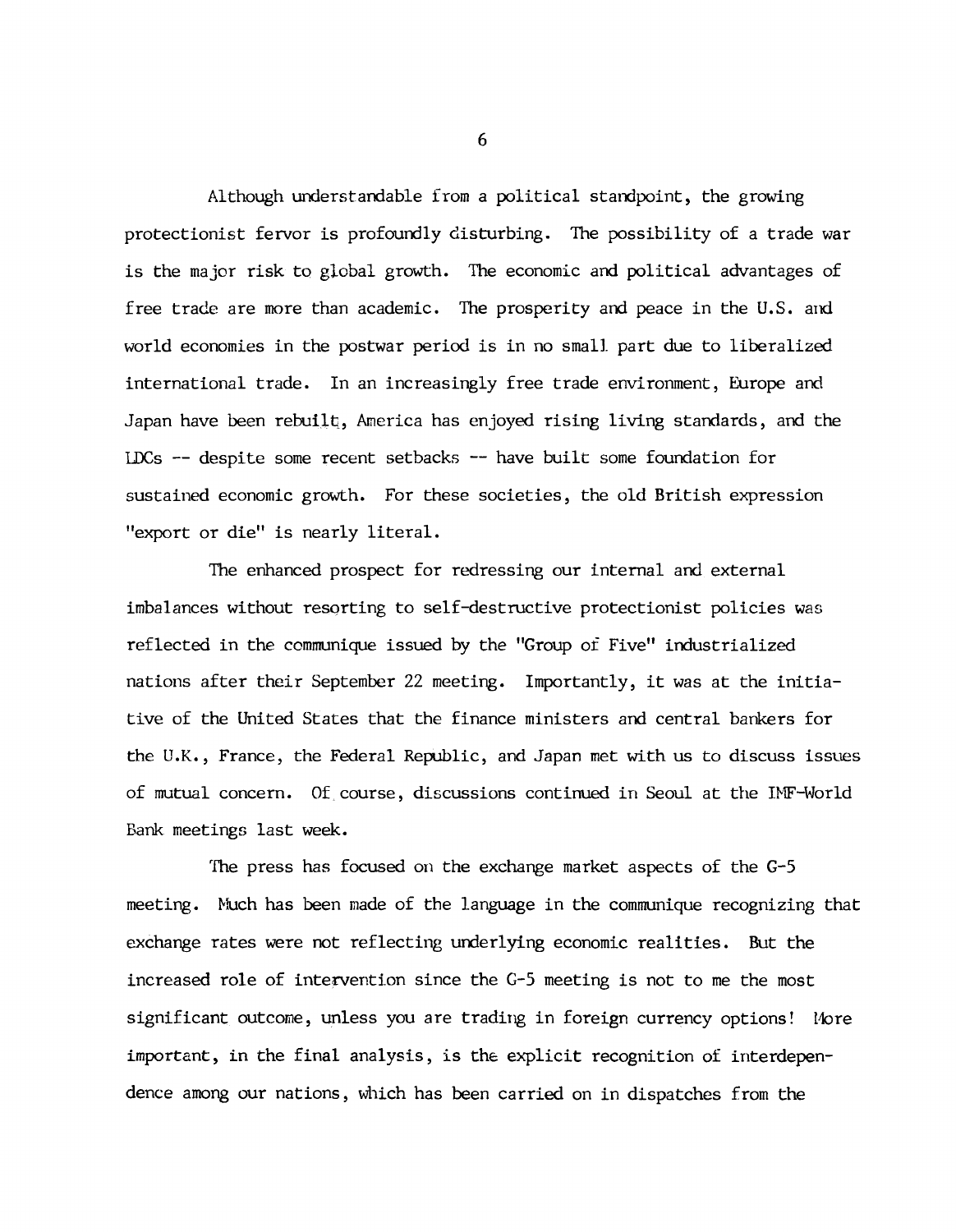**meetings in Seoul. Political sovereignty does not imply economic insularity. We are all part of an integrated world economy. This, to me, is the important message of the "state of play" in international negotiations.**

**What are the concrete implications of this message? They are that each of the involved countries hopefully will reconsider policies that could contribute to balanced, sustainable, and noninflationary growth in the world economy. The program recently announced by the Japanese government to stimulate domestic demand in housing and other sectors is encouraging. So are the data suggesting that the U.S. economy has strengthened slightly after remaining in the doldrums for several quarters. Despite this modest pickup, though, the unemployment rate is still near the 7.3 percent level** *where* **it had been stuck for most of the year. Most encouraging of all, a deficit reduction objective was passed by Congress and signed by the President. More needs to be done, and the Congress continues to explore ways and means to curb spending growth over a multi-year horizon, an approach unheard of a few years ago.**

**The exchange value of the dollar has descended from the stratosphere. Even before the G-5 meeting in New York, the dollar had declined about 15 percent from its peaks in February. The marked adjustment of the dollar to more realistic levels reflects in part hopes of convergence in economic growth rates between the United States and our major trading partners.**

**Why is growth in Europe and Japan increasingly important? Because no single sector in the domestic economy yet shows promise of playing the role of U.S. accelerator. Not housing. It has not responded to the decline in mortgage interest rates — in part because of an offsetting tightening of credit standards. Inventory investment is unlikely to contribute much. Disinflation**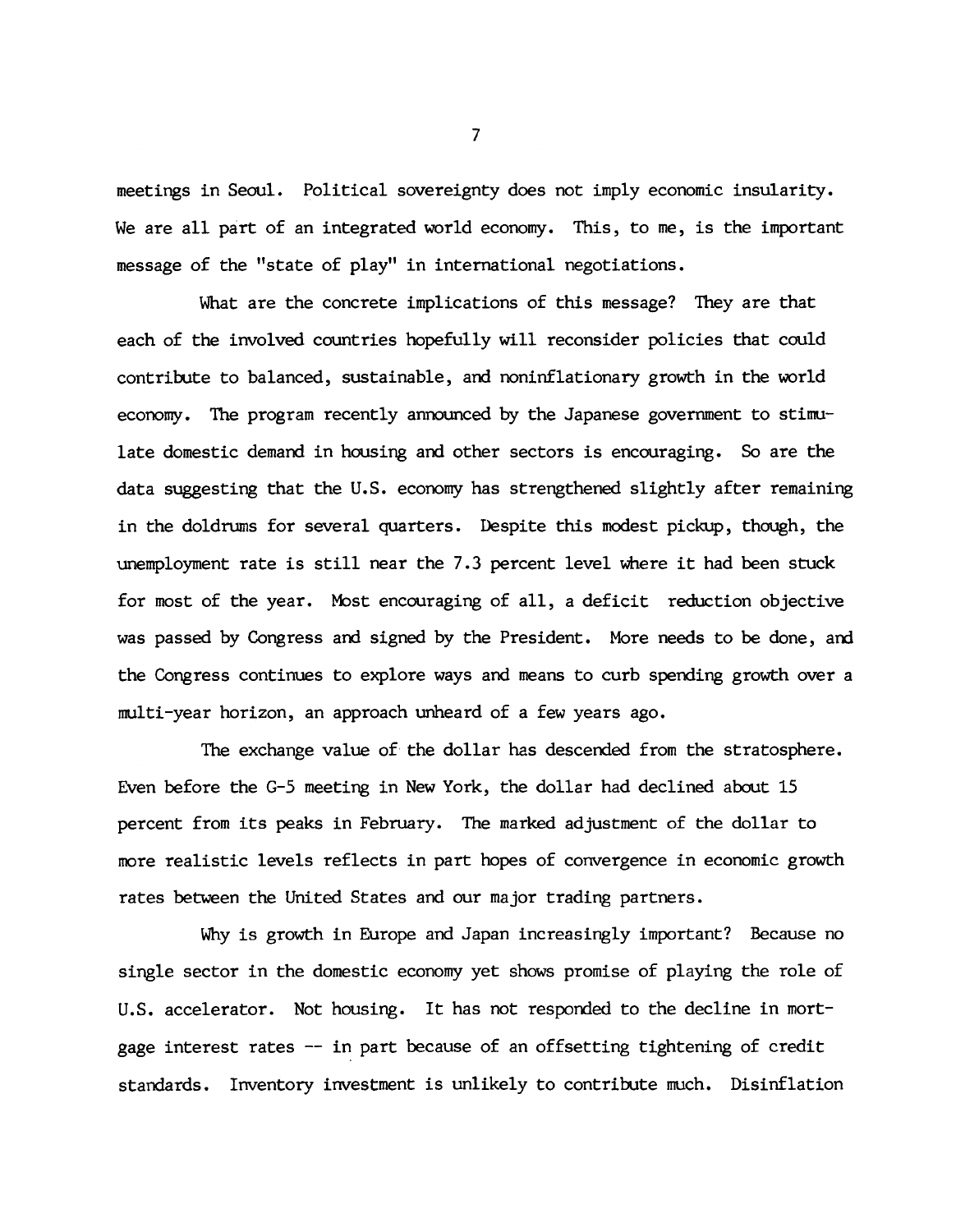**is the order of the day; "just in time" inventory management has replaced "buy now." Nor is a boom in consumption or business investment spending likely. Saving rates look unsustainably low, and consumers' and businesses' debts have been rising faster than their financial assets.**

**On balance, I think the chances are good that the slight pickup in CM5 growth implied by the 2.8 percent flash estimate for the third quarter could be extended for the remainder of this year and beyond. It must be recognized that even with a modest pickup in economic growth, the economy may remain below its long-run trend path. Obviously history has a way of straying from previous paths, but it may be comforting to recall that slow growth need not be a precursor to a U. S. recession.**

**It may be a peculiarly American trait to focus so much public discourse upon our difficulties and risks of failure. My argument today is that a balanced view is necessary if we are to continue in the interest of consumers the revolution in our institutions. Let us recognize the trend over the past decade toward a healthy "return to basics." Many organizations have divested companies unrelated to their core business. There are some signs of more cooperation between management and workers. Productivity is no longer a four letter word.**

**On a deeper philosophical level there are some scattered indications of a rediscovery of Adam Smith and David Ricardo in Latin America! (No, not the neckties!) Michael Novak wrote in his Spirit of Democratic Capitalism that "the world of ideas was moving to the advantage of totalitarianism." Because he wrote before Latin America moved in the direction of democracy, Novak did not anticipate the shift in LDC thinking. In many third world countries, there**